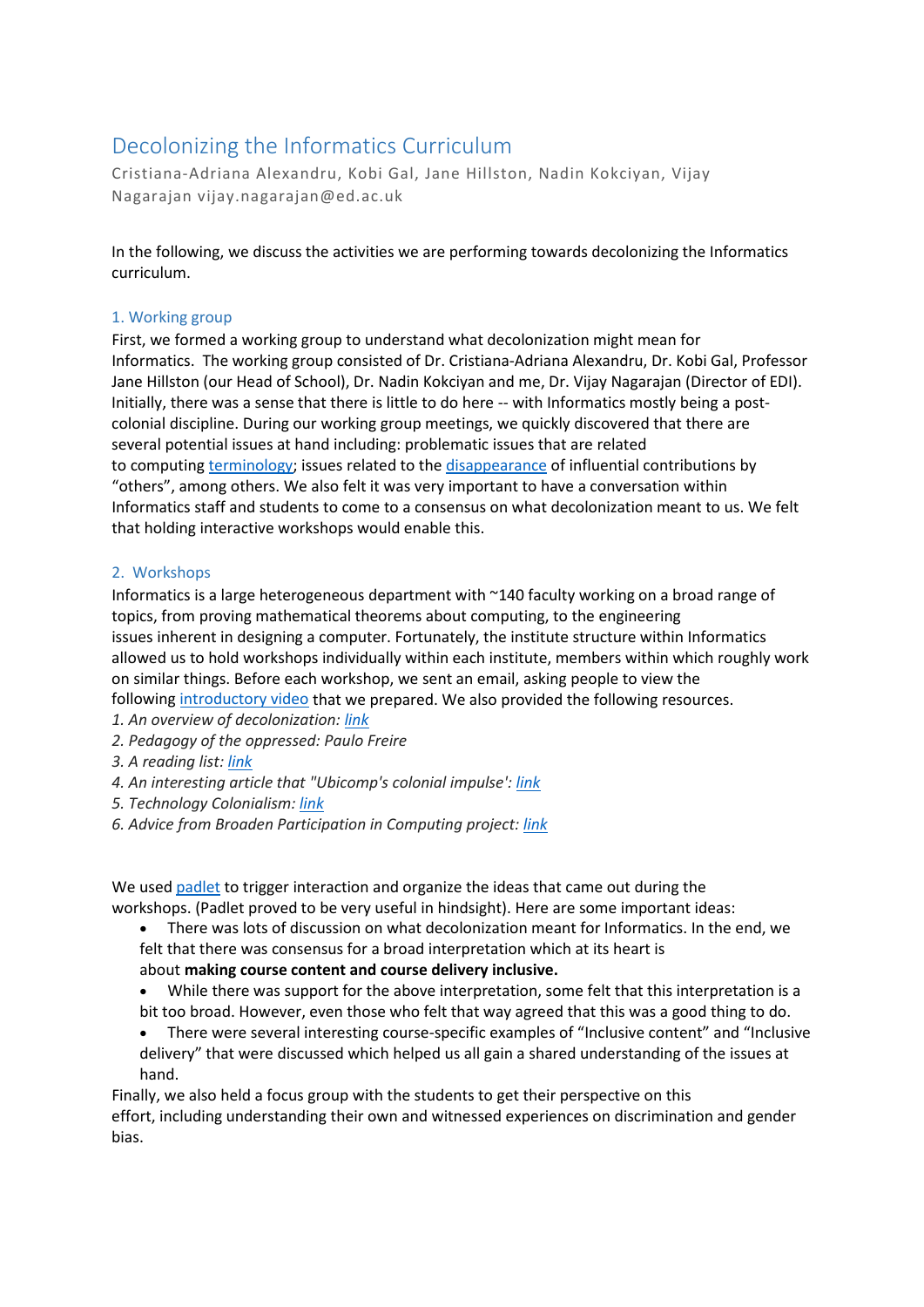## 3. Soliciting actions

Following the successful workshops, we emailed each course organizer asking them to specify **actions they are taking to decolonize their course content and delivery.** For guidance, we gave them open-ended questions to help with the introspection.

*Decolonizing Content:*

- *Have you considered whether there is any [terminology](https://www.acm.org/diversity-inclusion/words-matter) used in the course that can be offensive or exclusionary?*
- *Are you highlighting the influential work of underrepresented pioneers?*
- *Are the examples and case-studies considered in the course diverse? E.g., are all examples pertaining to one particular country?*
- *Have you considered whether the examples discussed use [stereotypes?](https://ncwit.org/engagement-practices-framework-community-stereotypes/) Decolonizing Delivery:*
	- *Are you establishing a level playing field?*
		- *E.g., Students who don't fit the stereotype of someone pursuing computing may need more [explicit connection](https://www.ncwit.org/engagement-practices/make-it-matter) to their real life.*
		- *Consider the [Purpose, Task, Criteria](https://tilthighered.com/tiltexamplesandresources) approach for coursework*

Finally, we also provided answers to a list of FAQ:

• *So, how is all of this connected to Decolonization?*

• *As was discussed during the workshops, we are taking a broad interpretation of decolonization: at its heart this is about making our course content and delivery inclusive.*

- When is something "bad teaching" vs "decolonized" teaching? E.g., how is Active *[Learning](https://en.wikipedia.org/wiki/Active_learning) or [Purpose, Task, Criteria](https://tilthighered.com/tiltexamplesandresources) approach related to decolonization?*
	- *The overarching aim is to improve our courses and make it more inclusive. Techniques such as Active Leaning have been shown to offer disproportionate benefits to underrepresented groups [\[Theobald et al.\]](https://www.pnas.org/content/117/12/6476)*
- *I have identified a problem with my course that requires a more systemic solution and/or requires resources.*
	- *Please mention it in the form and talk to the Teaching leadership team.*
- *Peer feedback will be useful as some of the issues may be unconscious.*
	- *Please have a discussion with other lecturers (if any) belonging to the course. Please consider issues related to decolonization during the mandatory [Peer Observation of](https://web.inf.ed.ac.uk/sites/default/files/atoms/files/peer_observation_of_teaching_0.pdf)  [Teaching.](https://web.inf.ed.ac.uk/sites/default/files/atoms/files/peer_observation_of_teaching_0.pdf)*

# 4. Actions

Till date, we have received forms from all but 6 out of a total of ~60 running this year. There was some insightful content in the forms, and we summarize them here under the following categories.

#### *Decolonizing Content.*

1. Terminology: Several courses have mentioned that they will pay attention to [terminology.](https://www.acm.org/diversity-inclusion/words-matter) One example is to avoid using master/slave to represent computing agents and instead use coordinator or workers. Another example it is to avoid using predominantly Western names such as Alice/Bob (as is common in the computer security literature).

2. Avoiding stereotypes in examples. For example, avoiding examples that could be offputting for a group of the students taking the course.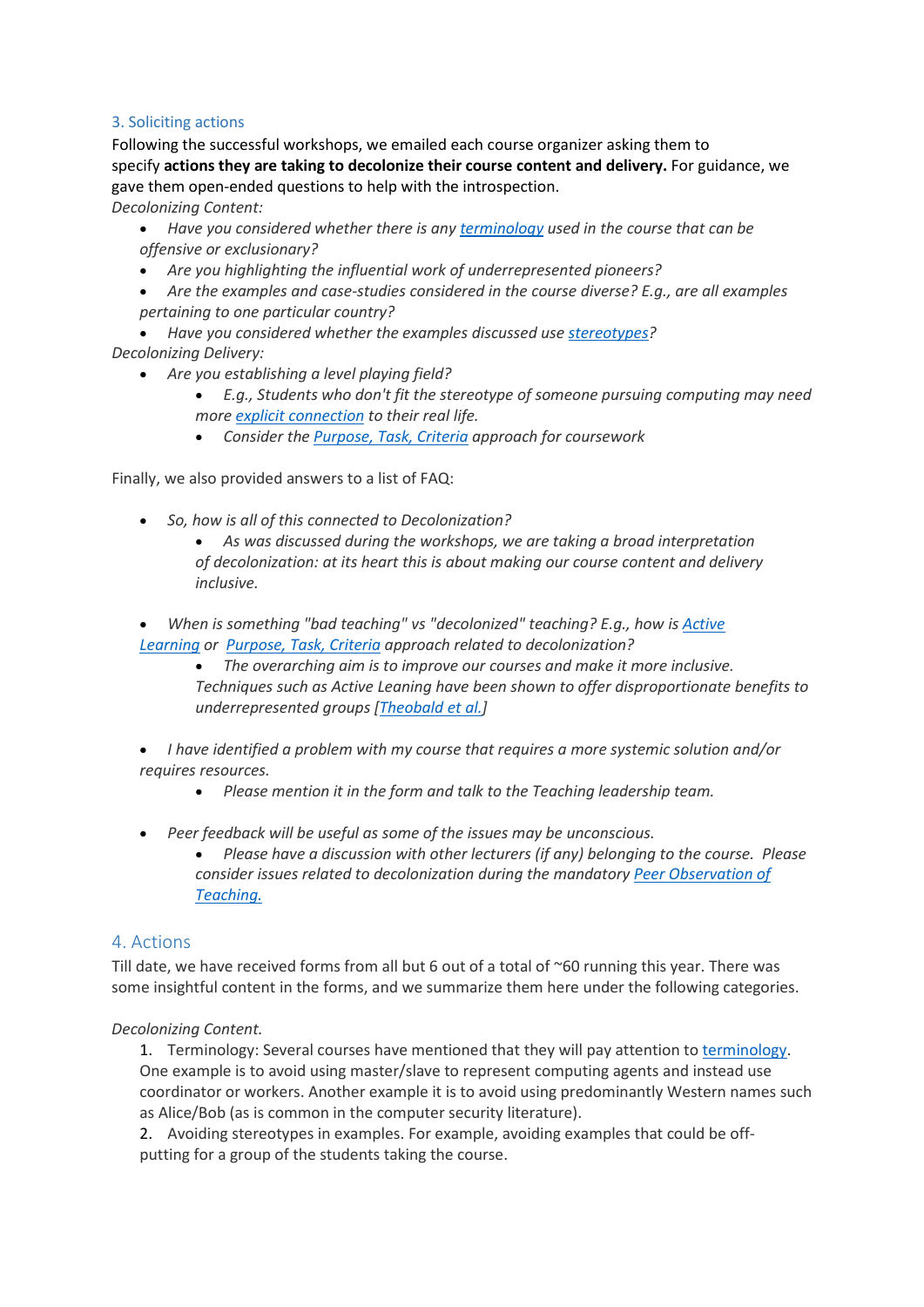3. Ethical issues and real-world implications. Several courses are explicitly discussing the ethical issues and real-world implications inherent to the course content. For example, the societal consequences of employing data analysis, and fairness issues in employing machine learning. For another example, how machine learning can make predictions that disfavor minorities. For yet another example, relevant courses discussing not only UK-specific laws but also the laws from other parts of the world.

4. Inclusive examples and case-studies. Most courses are paying attention to the examples and case studies used in the course, making sure that they are inclusive of all cultures and geographies. For example, several of Informatics courses are theory-based and close to mathematics, and they are explicitly highlighting the foundational work from Persia (the phrase algorithm derived from Al Khwarizmi), China (Chinese remainder theorem), and India. For another example, cognitive science often has a western bias, and so the relevant course explicitly includes other languages into the tutorials and avoids discussing work that's considered biased (and/or explicitly highlight those works as bad science). For yet another example, computer systems often have a western bias, with processor chips coming out of major corporations in the Bay area; in the recent past, however, the situation has changed with several processors coming out of Japan and China, and these are highlighted in the relevant courses.

5. Highlighting the work of underrepresented pioneers. Several courses are highlighting the work of pioneers in computing from underrepresented communities. For example, some courses are choosing textbooks from female authors where possible. One course, which is about computer science pedagogy, asks students to create a poster or a video of a forgotten computing superstar. Some course organizers are explicitly including pictures of the pioneers so that the message is clear.

#### Decolonizing Delivery

1. Several courses are combatting the [hidden curriculum](https://en.wikipedia.org/wiki/Hidden_curriculum#:%7E:text=A%20hidden%20curriculum%20is%20a,the%20classroom%20and%20social%20environment.) with a "purpose/task/criteria" approach to coursework; before every coursework, the purpose of it is explained; then the task is outlined: what precisely needs to be done, and finally, the criteria, how the marking is going to be done highlighting both good and bad examples.

2. Celebrating diversity: Some courses are undertaking activities to explicitly celebrate diversity: e.g., sharing the fact that there are > 30 native languages spoken in a language processing course.

3. Several courses are taking actions to ensure a level playing field. For example, ensuring that the introductory lectures are accessible and real. By ensuring that the English used in lectures is as simple as possible. By instructing markers to not penalize Grammar/English issues in the coursework. By including detailed lecture notes. By providing subtitles for video lectures. When auto-marking solutions making sure that the auto-marking software accepts different formats including Unicode encoding. By incorporating [Universal design for Learning,](https://en.wikipedia.org/wiki/Universal_Design_for_Learning) i.e.,

combining multiple means of representation and expression in course design. By employing textbooks that are freely available and/or for whom translations are available.

By employing different modes of interaction including conventional synchronous lecturing/office hours with asynchronous lectures, tutorials and message-board interaction.

4. Several courses are employing active learning methods to improve delivery. For example, flipped classroom, discussion sessions, engagement quizzes, online polls to understand where students are. One course is explicitly employing Laurillard's [ABC learning design.](https://abc-ld.org/6-learning-types/)

5. Several courses are incorporating student-led activities, including group discussion sessions where students share personal views and experiences, courseworks performed in groups. Some course organizers are briefing tutors to ensure discussion and student-led activities in the tutorials.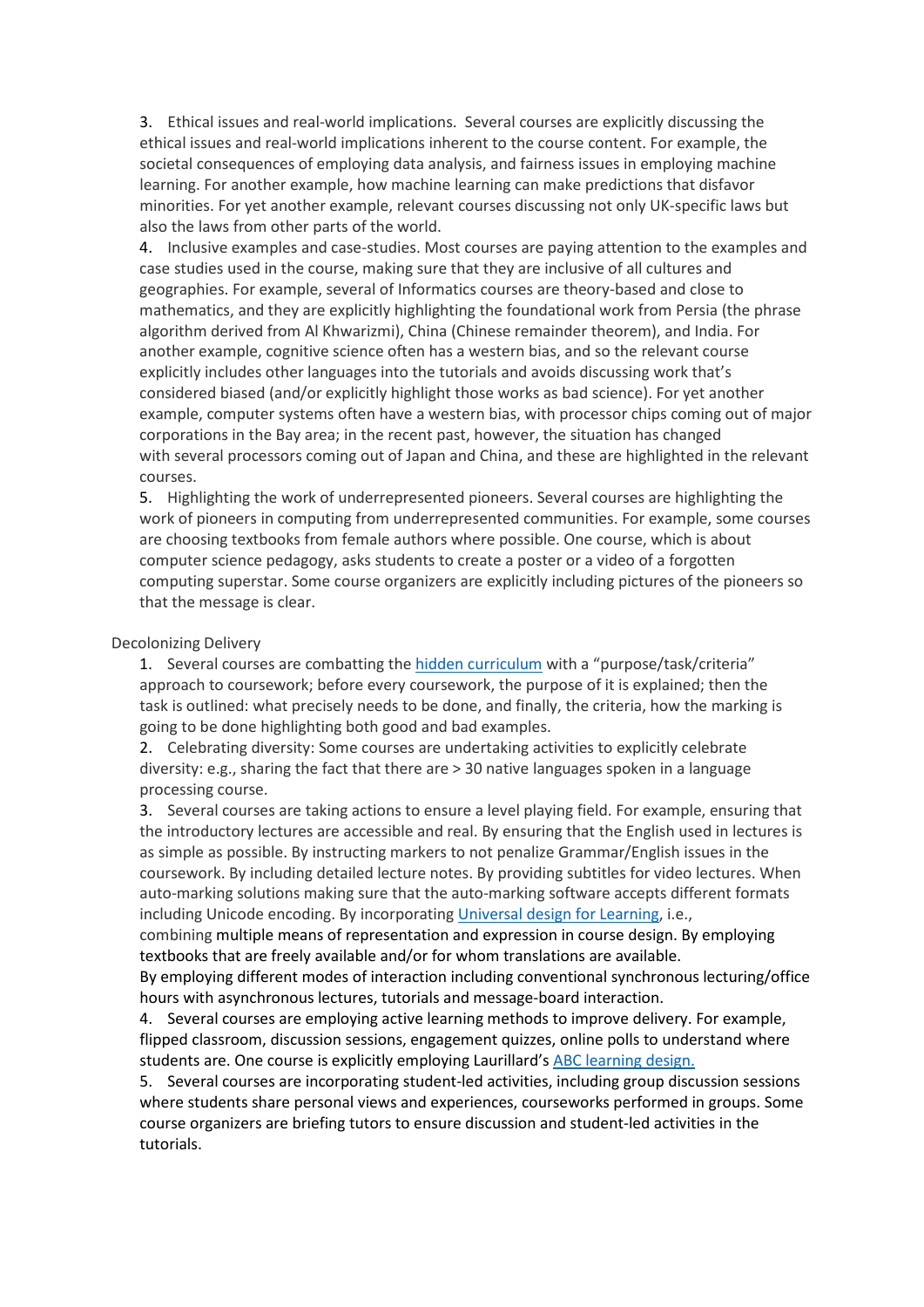# 5. Mainstreaming

We are mainstreaming decolonization as follows. Every new course will have to explicitly consider decolonization under "Inclusivity impact assessment" which will be formally part of Board of Studies proposal for the course. The section will contain the two questions:

(1) What actions are you taking towards making your course content inclusive? Please be as specific as possible. If you are not taking any action, please justify.

(2) What actions are you taking towards making your course delivery inclusive? Please be as specific as possible. If you are not taking any action, please justify.

# 6. References

ABC Learning Design (n.d.) The 6 Learning types. Online. Available from: [https://abc-ld.org/6](https://abc-ld.org/6-learning-types/) [learning-types/](https://abc-ld.org/6-learning-types/) [Accessed 16 July 2021]

Alexandru, C.-A., Gal, K., Hillston, J., Kokciyan, N., Nagarajan, V. (2020) Workshop on decolonising the curriculum. Introductory video. Online. Available from[: https://edin.ac/3epWAUt](https://edin.ac/3epWAUt) [Accessed 16 July 2021]

Association for Computer Machinery (2021) Words matter: Alternatives for charged terminology in the computing profession. Online. Available from: [https://www.acm.org/diversity-inclusion/words](https://www.acm.org/diversity-inclusion/words-matter)[matter](https://www.acm.org/diversity-inclusion/words-matter) [Accessed 16 July 2021]

BPCNet. Resource Portal (n.d.) Resources for Selecting BPC Activities. Online. Available from: <https://bpcnet.org/resources-one-page/#curriculum-pedagogy> [Accessed 16 July 2021]

Charles, E. (2019). Decolonizing the curriculum. Insights, 32(1), 24 Online. Available from: [https://insights.uksg.org/articles/10.1629/uksg.475/#](https://insights.uksg.org/articles/10.1629/uksg.475/) [Accessed 16 July 2021]

Conway, L. (2018). The Disappeared: Beyond Winning and Losing. Computer, 51(10), 66–73. Online. Available from:

<https://www.computer.org/csdl/magazine/co/2018/10/mco2018100066/17D45WXIkDI> [Accessed 16 July 2021]

Dourish, P. and Mainwaring, S.D. (2012) Ubicomp's colonial impulse. Proceedings of the 2012 ACM Conference on Ubiquitous Computing (UbiComp '12). 133–142. Online. Available from: <https://dourish.com/publications/2012/ubicomp2012-colonial.pdf> [Accessed 16 July 2021]

Martini, B (2017) Decolonizing technology: A reading list. Blog. Available from: <https://beatricemartini.it/blog/decolonizing-technology-reading-list/> [Accessed 16 July 2021]

NCWIT.org (n.d.) Engagement Practices Framework. Avoid Stereotypes. Online. Available from: <https://ncwit.org/engagement-practices-framework-community-stereotypes/> [Accessed 16 July 2021]

NCWIT,org (n.d.) Engagement Practices Framework. Underlying Principle: Make It Matter. Online. Available from:<https://ncwit.org/engagement-practices-framework/>[Accessed 16 July 2021]

School of Informatics (n.d.) Peer Observation of Teaching. PDF. Available from: [https://web.inf.ed.ac.uk/sites/default/files/atoms/files/peer\\_observation\\_of\\_teaching\\_0.pdf](https://web.inf.ed.ac.uk/sites/default/files/atoms/files/peer_observation_of_teaching_0.pdf) [Accessed 16 July 2021]

Simmons, A. (2015) Technology Colonialism. Model View Culture. Online. Available from: <https://modelviewculture.com/pieces/technology-colonialism> [Accessed 16 July 2021]